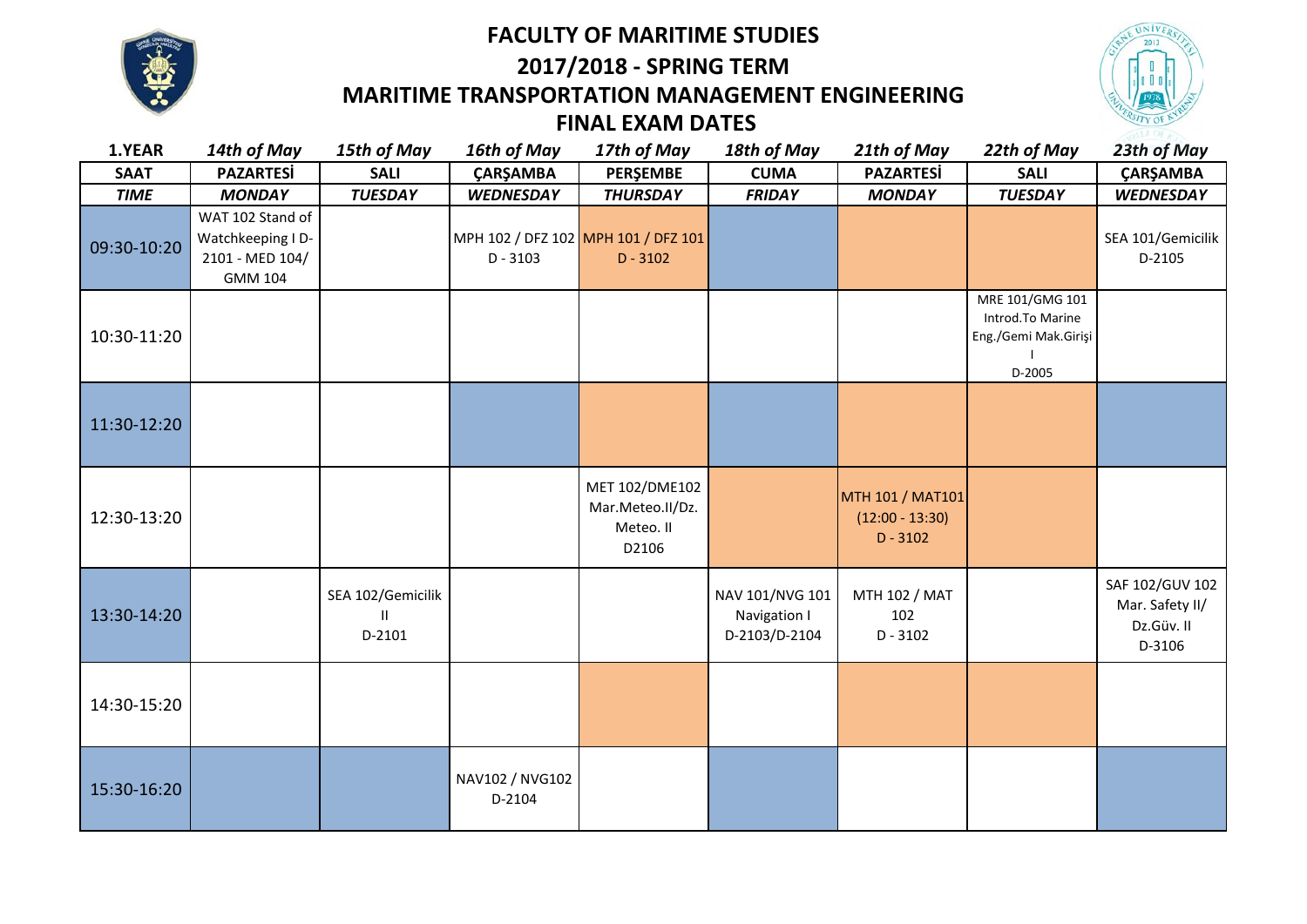

### **FACULTY OF MARITIME STUDIES**

**2017/2018 - SPRING TERM** 

## **MARITIME TRANSPORTATION MANAGEMENT ENGINEERING**



#### **FINAL EXAM DATES**

| 2.YEAR      | 14th of May                 | 15th of May               | 16th of May               | 17th of May                                                    | 18th of May                                      | 21th of May      | 22th of May    | 23th of May      |
|-------------|-----------------------------|---------------------------|---------------------------|----------------------------------------------------------------|--------------------------------------------------|------------------|----------------|------------------|
| <b>SAAT</b> | <b>PAZARTESİ</b>            | <b>SALI</b>               | ÇARŞAMBA                  | PERŞEMBE                                                       | <b>CUMA</b>                                      | <b>PAZARTESİ</b> | <b>SALI</b>    | ÇARŞAMBA         |
| <b>TIME</b> | <b>MONDAY</b>               | <b>TUESDAY</b>            | <b>WEDNESDAY</b>          | <b>THURSDAY</b>                                                | <b>FRIDAY</b>                                    | <b>MONDAY</b>    | <b>TUESDAY</b> | <b>WEDNESDAY</b> |
| 09:30-10:20 |                             |                           |                           |                                                                | SWM201 / YUZ201 MEL 201 / GEL 201<br>(NEU Pool)  | $D - 3101$       |                |                  |
| 10:30-11:20 |                             |                           |                           |                                                                |                                                  |                  |                |                  |
| 11:30-12:20 |                             | NRC201 / GYD201<br>D-2102 | NAV252/<br>D-2104         | SAF 214 / GUV 214<br>D-3106                                    |                                                  |                  |                |                  |
| 12:30-13:20 |                             | NAV213/<br>D-2102         | MMC204 /<br>D-2104        |                                                                | CMP 152 / BİL 152<br>$D - 2106$                  |                  |                |                  |
| 13:30-14:20 | NAV 214 / NVG 214<br>D-2102 |                           |                           |                                                                |                                                  |                  |                |                  |
| 14:30-15:20 |                             |                           | NRC202 / GYD202<br>D-2102 |                                                                | LAW 251/<br>Introduction to<br>Law<br>$D - 3101$ |                  |                |                  |
| 15:30-16:20 |                             |                           |                           | <b>SHA 202 / Ship</b><br>Handling &<br>Manouvering I<br>D-2102 |                                                  |                  |                |                  |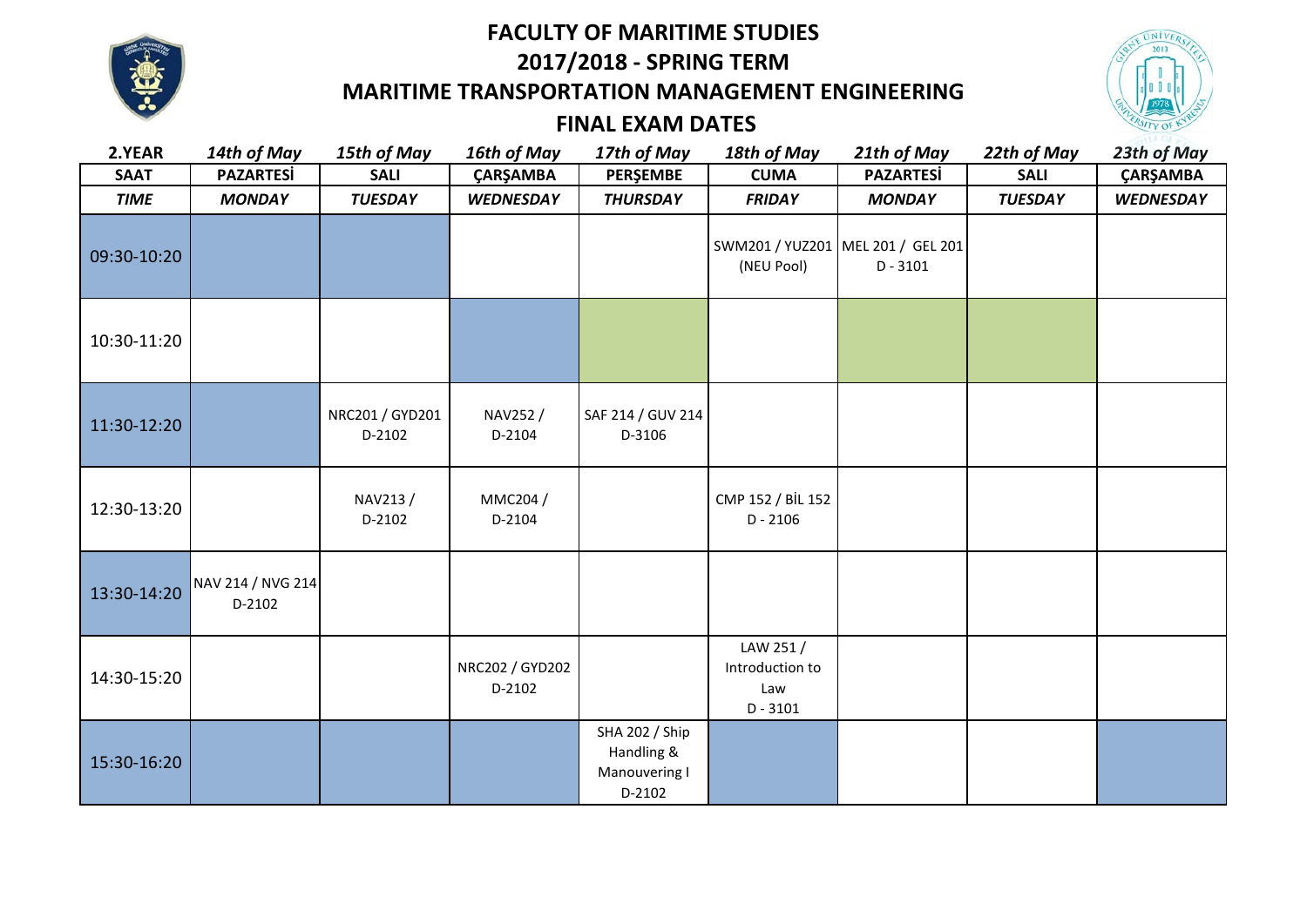#### **FACULTY OF MARITIME STUDIES**



## **MARITIME TRANSPORTATION MANAGEMENT ENGINEERING 2017/2018 - SPRING TERM FINAL EXAM DATES**



| 3.YEAR      | 14th of May         | 15th of May    | 16th of May      | 17th of May                                  | 18th of May   | 21th of May      | 22th of May    | 23th of May      |
|-------------|---------------------|----------------|------------------|----------------------------------------------|---------------|------------------|----------------|------------------|
| <b>SAAT</b> | <b>PAZARTESİ</b>    | <b>SALI</b>    | ÇARŞAMBA         | PERŞEMBE                                     | <b>CUMA</b>   | <b>PAZARTESİ</b> | <b>SALI</b>    | ÇARŞAMBA         |
| <b>TIME</b> | <b>MONDAY</b>       | <b>TUESDAY</b> | <b>WEDNESDAY</b> | <b>THURSDAY</b>                              | <b>FRIDAY</b> | <b>MONDAY</b>    | <b>TUESDAY</b> | <b>WEDNESDAY</b> |
| 09:30-10:20 |                     |                |                  |                                              |               |                  |                |                  |
| 10:30-11:20 | NAV 351 /<br>D-2106 |                |                  |                                              |               |                  |                |                  |
| 11:30-12:20 |                     |                |                  |                                              |               |                  |                |                  |
| 12:30-13:20 | LAW 351/<br>D-2104  |                |                  |                                              |               |                  |                |                  |
| 13:30-14:20 |                     |                |                  | CRG301 / Cargo<br>Handling & Opr.I<br>D-2103 |               |                  |                |                  |
| 14:30-15:20 |                     |                |                  |                                              |               |                  |                |                  |
| 15:30-16:20 |                     |                |                  |                                              |               |                  |                |                  |